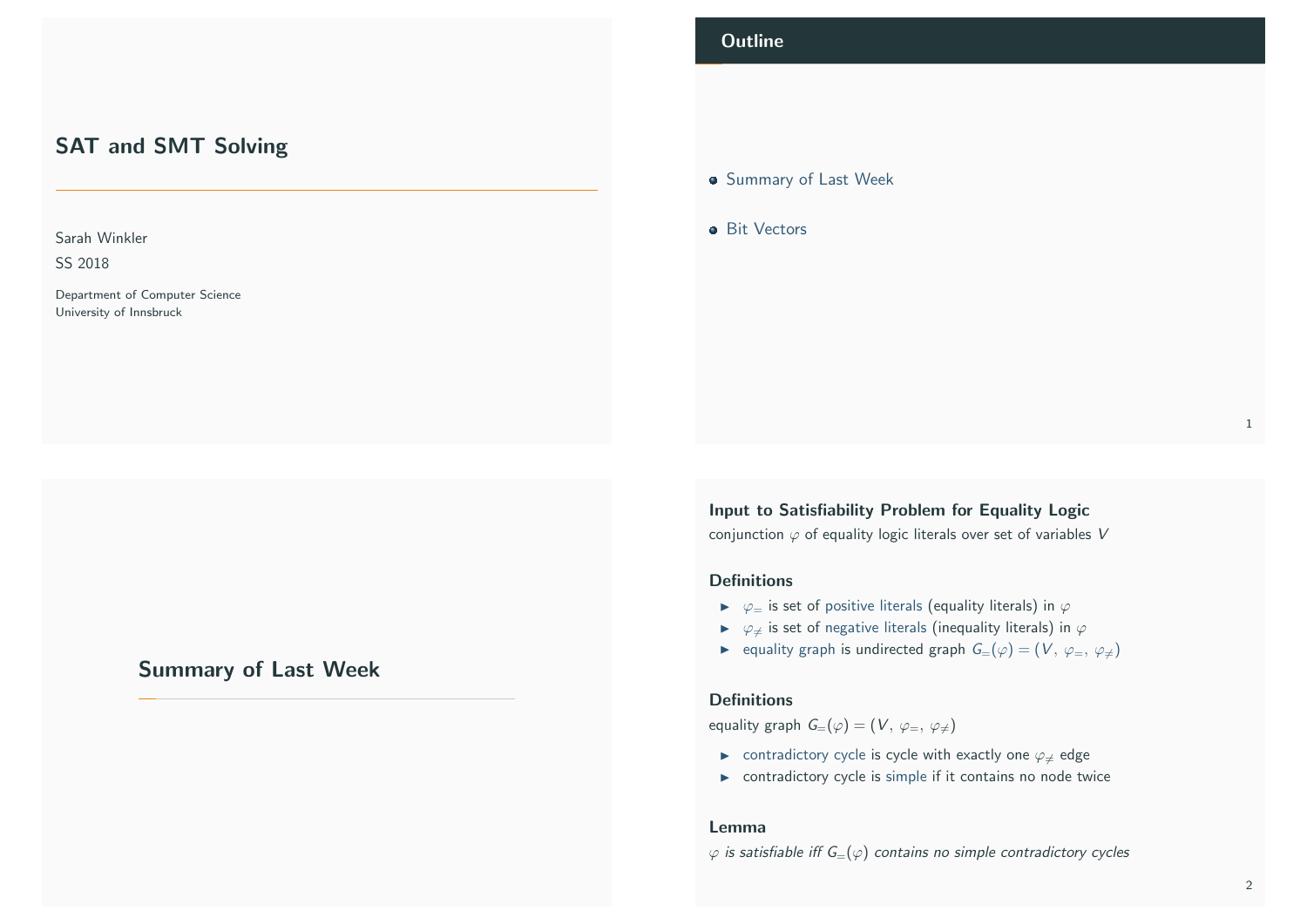### Idea (Branch and Bound)

- ightharpoon  $\mathbb{R}^2$  solution  $\alpha$ , add constraints to exclude  $\alpha$  but preserve  $\mathbb{Z}^2$  solutions: if  $a < \alpha(x) < a_1$ , use Simplex on problems  $C \wedge x \leq a$  and  $C \wedge x \geq a+1$
- $\blacktriangleright$  might not terminate if solution space is unbounded

### **Algorithm** BranchAndBound( $\varphi$ )

**Input:** LIA constraint  $\varphi$ Output: unsatisfiable, or satisfying assignment let res be result of deciding  $\varphi$  over  $\mathbb R$  .  $\triangleright$  e.g. by Simplex if res is unsatisfiable then return unsatisfiable else if res is solution over  $Z$  then return res else let  $x$  be variable assigned non-integer value  $q$  in res  $res = BranchAndBound(\varphi \wedge x \leqslant |q|)$ return res  $\neq$  unsatisfiable ? res : BranchAndBound( $\varphi \wedge x \geq \lceil q \rceil$ )

3

# <span id="page-1-0"></span>[Bit Vec](#page-1-0)tors

### Definition (Cut)

given solution  $\alpha$  to problem over  $\mathbb{R}^n$ , cut is inequality  $a_1x_1 + \cdots + a_nx_n \leqslant b$ which is not satisfied by  $\alpha$  but by every  $\mathbb{Z}^n$ -solution

### Gomory Cuts: Assumptions

 $\blacktriangleright$  DPLL(T) Simplex returned solution  $\alpha$  to

$$
A\vec{x}_N = \vec{x}_B \tag{1}
$$

$$
-\infty \leq l_i \leq x_i \leq u_i \leq +\infty
$$
 (2)

**In** for some  $i \in B$  have  $\alpha(x_i) \notin \mathbb{Z}$  and for all  $i \in N$  value  $\alpha(x_i)$  is  $l_i$  or  $u_i$ 

#### **Notation**

- $\triangleright$  write  $c = \alpha(x_i) |\alpha(x_i)|$
- $\rightarrow$  by assumption all nonbasic variables are assigned bounds, so can split

$$
L^+=\{j\in L \mid \alpha(x_j)=l_j \text{ and } A_{ij}\geq 0\} \quad U^+=\{j\in U \mid \alpha(x_j)=u_j \text{ and } A_{ij}\geq 0\}
$$
  

$$
L^-=\{j\in L \mid \alpha(x_j)=l_j \text{ and } A_{ij}<0\} \quad U^-=\{j\in U \mid \alpha(x_j)=u_j \text{ and } A_{ij}<0\}
$$

### Lemma (Gomory Cut)

$$
\sum_{j\in L^+}\frac{A_{ij}}{1-c}(x_j-l_j)-\sum_{j\in U^-}\frac{A_{ij}}{1-c}(u_j-x_j)-\sum_{j\in L^-}\frac{A_{ij}}{c}(x_j-l_j)+\sum_{j\in U^+}\frac{A_{ij}}{c}(u_j-x_j)\geq 1
$$

## How to Be Lazy



- $\triangleright$  equality logic equality graphs  $\checkmark$
- equality  $+$  uninterpreted functions (EUF) congruence closure
- $\triangleright$  linear real arithmetic (LRA) DPLL(T) Simplex  $\checkmark$
- inear integer arithmetic (LIA) DPLL(T) Simplex + cuts  $\checkmark$
- bitvectors (BV) bit-blasting
- $\blacktriangleright$  arrays  $(A)$

5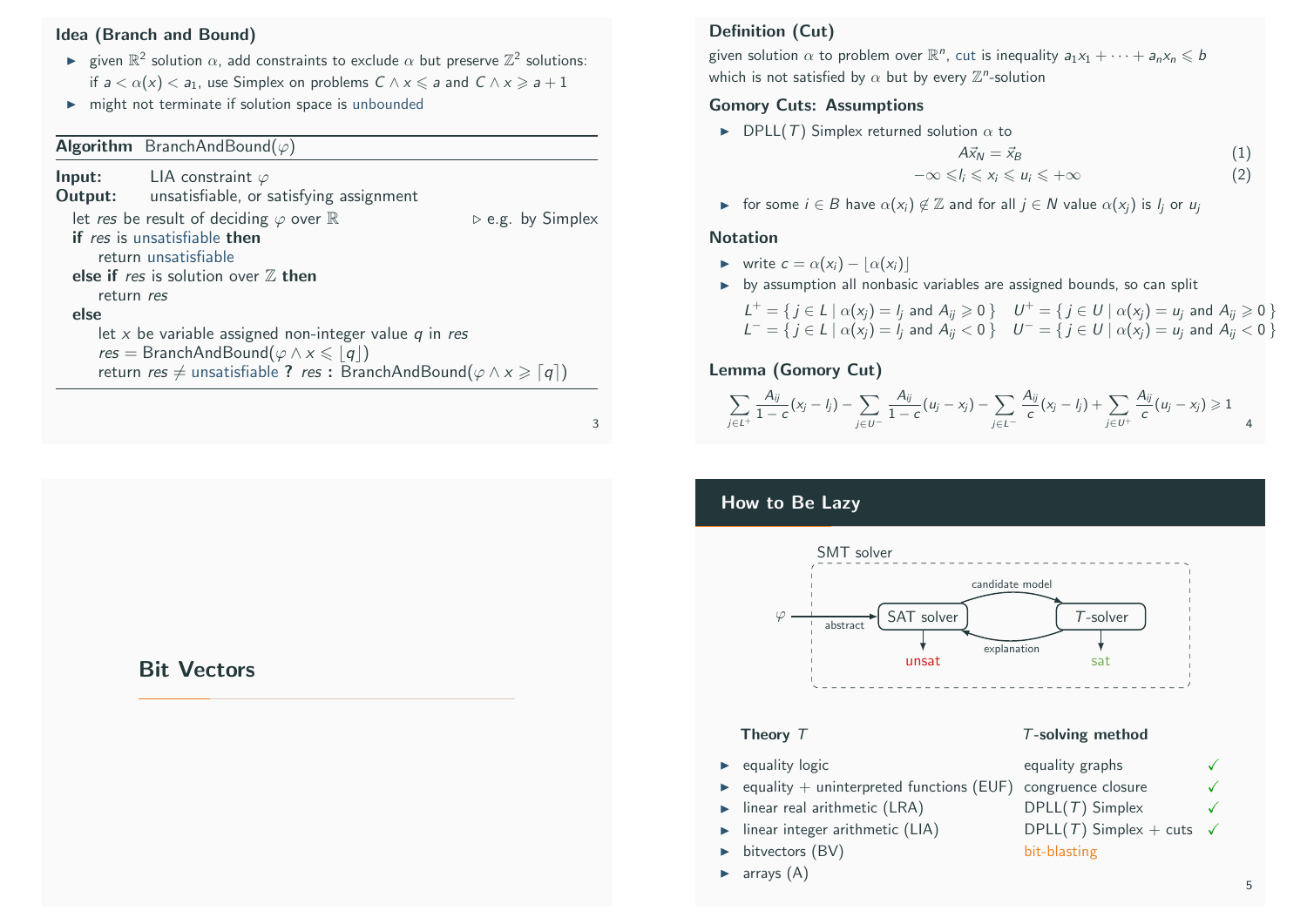### Definition (Bit Vector Theory)

- $\triangleright$  variable  $x_k$  is list of length k of propositional variables  $x_{k-1} \dots x_2 x_1 x_0$
- $\triangleright$  constant  $n_k$  is bit list of length k
- $\triangleright$  formulas built according to grammar

formula := (formula  $\vee$  formula) | (formula  $\wedge$  formula) | (¬formula) | atom atom := term rel term | true | false  $rel := \vert \neq \vert \geq u \vert \geq s \vert > u \vert > s$ term := (term binop term) | (unop term) | var | constant | term[i:j] | (formula ? term : term)  $\text{binop} := + \, \vert - \vert \times \vert \div_u \vert \div_s \,\vert \, \%$ u $\vert \, \%$ s $\vert \ll \vert \gg_u \vert \gg_s \vert \, \& \, \vert \, \vert \, \uparrow \, \, \vert \, \, \therefore$ unop : $=\sim$ | −

- $\triangleright$  axioms are equality axioms plus rules for arithmetic/comparison/bitwise operations on bit vectors of length k
- $\triangleright$  solution assigns bit list of length k to variables  $x_k$

6

#### Notation for Constants

- $\triangleright$  n<sub>k</sub> is binary representation of *n* in *k* bits
- $\triangleright$  xn<sub>k</sub> is binary representation of hexadecimal *n* in *k* bits

#### Example

- $\blacktriangleright$  0<sub>1</sub>, 3<sub>2</sub>, 10<sub>4</sub>, 1024<sub>32</sub>,...
- $\triangleright$  x0<sub>4</sub>, xa<sub>4</sub>, xb0<sub>8</sub>, x11cf<sub>16</sub>, xfffffffff<sub>32</sub>,...

#### More examples

 $\triangleright$  a<sub>8</sub> & (a<sub>8</sub> - 1<sub>8</sub>)

 $\rightarrow$   $-a_4 = a_4$ 

satisfiable:  $v(a_4) = -8_4 = x8_4$ 

**a**<sub>8</sub>  $\div u$  **b**<sub>8</sub> = **a**<sub>8</sub>  $\gg u$  **1**<sub>8</sub> satisfiable:  $v(a_8) = 8$ <sub>8</sub> and  $v(b_8) = 2$ <sub>9</sub>

$$
y_0 - \mathbf{e}_8 \sin \theta \, \mathbf{v}(\mathbf{b}_8) - 28
$$

satisfiable:  $v(a_8) = 8_8$  or  $x0_8$ ,  $x1_8$ ,  $x2_8$ ,  $x4_8$ ,  $x8_8$ ,  $x10_8$ ,  $x20_8$ ,  $x40_8$ ,  $x80_8$ 

negation uses two's complement

### **Examples**

- $\triangleright$   $x_4 + y_4 = 7_4$ satisfiable:  $v(\mathbf{x}_4) = 4_4$  and  $v(\mathbf{v}_4) = 3_4$
- overflow semantics!  $\triangleright$   $x_4 + 2_4 < i$ ,  $x_4$ satisfiable:  $v(\mathbf{x}_4) = \mathbf{15}_4$
- $\triangleright$   $(x_4 \times y_4 = 6_4) \wedge (x_4 \& y_4 = 2_4)$ satisfiable:  $v(\mathbf{x}_4) = 3_4$ ,  $v(\mathbf{y}_4) = 2_4$
- $\blacktriangleright$   $(x_4 \geq u_1 y_4) \wedge \neg (x_4 \geqslant_S y_4)$ satisfiable:  $v(\mathbf{x}_4) = \mathbf{8}_4$ ,  $v(\mathbf{y}_4) = \mathbf{0}_4$
- $\triangleright$  (x<sub>4</sub>  $\ll$  2<sub>4</sub> = 12<sub>4</sub>)  $\wedge$  (x<sub>4</sub> + 1<sub>4</sub> = 12<sub>4</sub>) satisfiable:  $v(\mathbf{x}_4) = 11_4$
- $\triangleright$  (8<sub>4</sub>  $\gg_u 2_4 = 2_4$ )  $\wedge$  (8<sub>4</sub>  $\gg_s 2_4 = 14_4$ ) holds
- $\triangleright$  (x<sub>4</sub>[1:0] :: x<sub>4</sub>[3:2] = 2<sub>4</sub>) ∧ (y<sub>4</sub>[2:0] = 7<sub>3</sub>) satisfiable:  $v(x_4) = 8_4$  and  $v(y_4) = 15_4$

unsigned  $\gg u$ , shifts in 0s signed  $\gg$ <sub>s</sub> shifts in sign bits  $\mathsf{x}[i\..j]$  denotes  $x_i \ldots x_j$ and :: is concatenation

7

#### Remarks

- $\blacktriangleright$  theory is decidable because carrier is finite
- $\triangleright$  common decision procedures use translation to SAT (bit blasting)
	- eager: no DPLL(T), bit-blast entire formula to SAT problem
	- $\blacktriangleright$  lazy: second SAT solver as BV theory solver, bit-blast only BV atoms
- $\triangleright$  solvers heavily rely on preprocessing via rewriting

#### Example (Preprocessing)

x<sup>1</sup> 6= 0<sup>1</sup> ∧ (y<sup>3</sup> :: x1) %<sup>u</sup> 2<sup>4</sup> = 0<sup>4</sup> → x<sup>1</sup> = 1<sup>1</sup> ∧ (y<sup>3</sup> :: x1) %<sup>u</sup> 2<sup>4</sup> = 0<sup>4</sup> → (y<sup>3</sup> :: 11) %<sup>u</sup> 2<sup>4</sup> = 0<sup>4</sup> → F

#### Definition (Bit Blasting: Formulas)

bit blasting transformation B transforms BV formula into propositional formula:

| $B(\varphi \vee \psi) = B(\varphi) \vee B(\psi)$                                                                                                           | bit blasting $B_t$ for term $t$                  |
|------------------------------------------------------------------------------------------------------------------------------------------------------------|--------------------------------------------------|
| $B(\varphi \wedge \psi) = B(\varphi) \wedge B(\psi)$                                                                                                       | returns (result $u$ , side condition $\varphi$ ) |
| $B(\neg \varphi) = \neg B(\varphi)$                                                                                                                        | returns (result $u$ , side condition $\varphi$ ) |
| $B(t_1 \text{ rel } t_2) = B_r(u_1 \text{ rel } u_2) \wedge \varphi_1 \wedge \varphi_2$ if $B_t(t_1) = (u_1, \varphi_1)$ and $B_t(t_2) = (u_2, \varphi_2)$ |                                                  |
| $B_r$ transforms atom into propositional formula                                                                                                           | 9                                                |

satisfied for powers of 2 (and 0)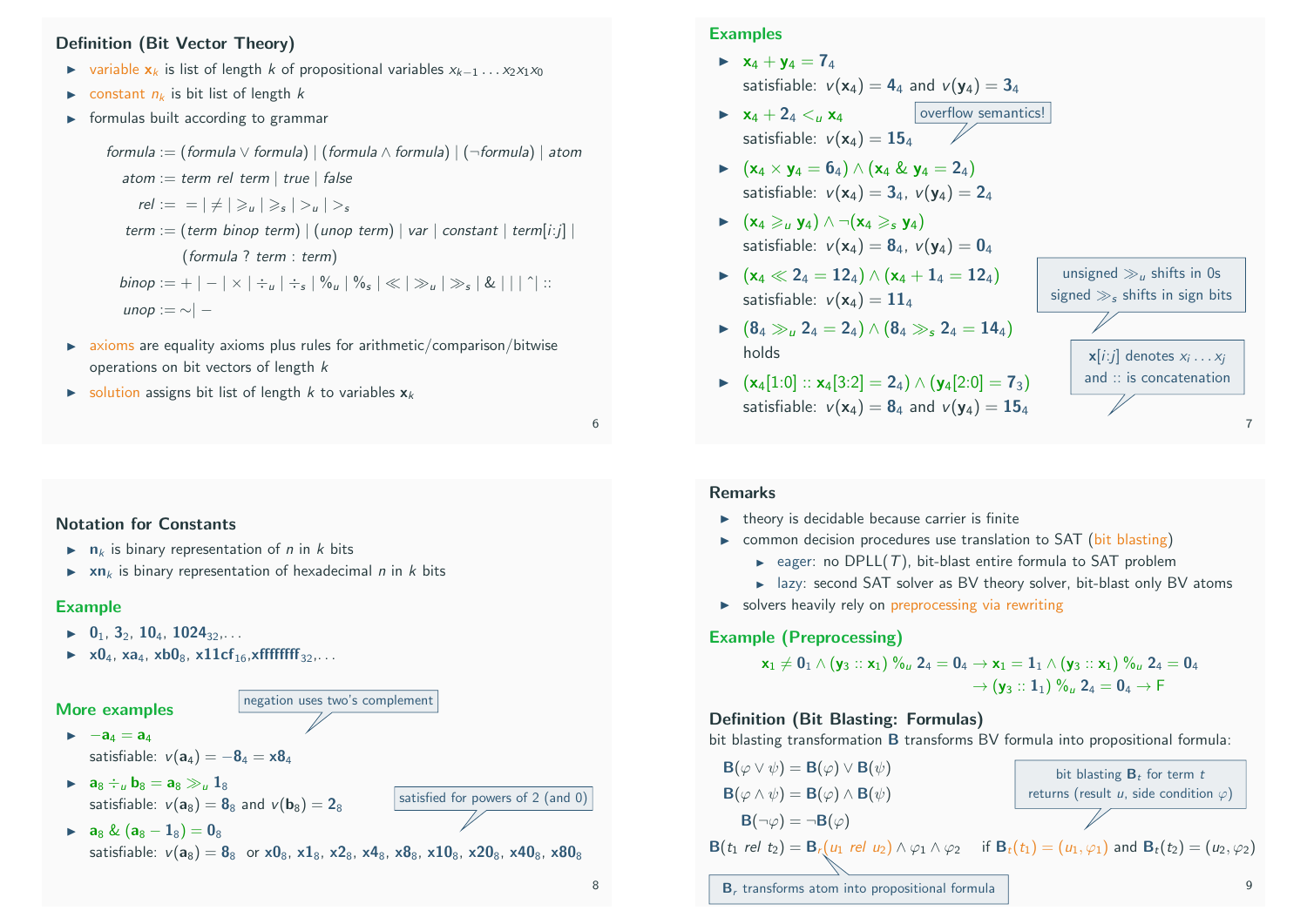### Definition (Bit Blasting: Atoms)

for bit vectors  $x_k$  and  $y_k$  set

 $\blacktriangleright$  equality

$$
\mathbf{B}_r(\mathbf{x}_k=\mathbf{y}_k)=(x_k\leftrightarrow y_k)\wedge\cdots\wedge(x_1\leftrightarrow y_1)\wedge(x_0\leftrightarrow y_0)
$$

 $\blacktriangleright$  inequality

$$
\mathbf{B}_r(\mathbf{x}_k \neq \mathbf{y}_k) = (x_k \oplus y_k) \vee \cdots \vee (x_1 \oplus y_1) \vee (x_0 \oplus y_0)
$$

 $\blacktriangleright$  unsigned greater-than or equal

 $\mathbf{B}_r(\mathbf{x}_1 \geq u \mathbf{y}_1) = y_0 \to x_0$ 

$$
\mathbf{B}_r(\mathbf{x}_{k+1} \geq u \mathbf{y}_{k+1}) = (x_k \wedge \neg y_k) \vee ((x_k \leftrightarrow y_k) \wedge \mathbf{B}(\mathbf{x}[k-1:0] \geq \mathbf{y}[k-1:0]))
$$

 $\blacktriangleright$  unsigned greater-than

$$
B(\mathbf{x}_k >_u \mathbf{y}_k) = B(\mathbf{x}_k \geqslant \mathbf{y}_k) \wedge B(\mathbf{x}_k \neq \mathbf{y}_k)
$$

10

### Definition (Bit Blasting: Concatenation, Extraction, If)

 $\blacktriangleright$  concatenation

 $\mathbf{B}_t(\mathbf{x}_k::\mathbf{y}_m) = (\mathbf{x}_k \mathbf{y}_m, \mathsf{T})$ 

for bit vectors  $x_k$  and  $y_m$ 

 $\blacktriangleright$  extraction

$$
\mathbf{B}_{t}(\mathbf{x}[n:m]) = (\mathbf{z}_{n-m+1}, \varphi) \quad \varphi = \bigwedge_{i=0}^{n-m} z_{i} \leftrightarrow x_{i+m}
$$
\nfor bit vector  $\mathbf{x}_{k}$ ,  $k > n \geq m \geq 0$  and fresh variable  $\mathbf{z}_{n-m+1}$ .

 $\blacktriangleright$  if-then-else

$$
\mathbf{B}_t(p \; ? \; \mathbf{x}_k : \mathbf{y}_k) = (\mathbf{z}_k, \varphi) \qquad \varphi = \bigwedge_{i=0}^{k-1} (p \to (z_i \leftrightarrow x_i)) \land (\neg p \to (z_i \leftrightarrow y_i))
$$
  
for formula  $p$  and bit vectors  $\mathbf{x}_k$  and  $\mathbf{y}_k$ 

### Definition (Bit Blasting: Bitwise Operations)

for bit vectors  $x_k$  and  $y_k$  use fresh variable  $z_k$  and set

 $\blacktriangleright$  bitwise and

$$
\mathbf{B}_t(\mathbf{x}_k \& \mathbf{y}_k) = (\mathbf{z}_k, \varphi) \qquad \varphi = \bigwedge_{i=0}^{k-1} z_i \leftrightarrow (x_i \wedge y_i)
$$

 $\blacktriangleright$  bitwise or

$$
\mathbf{B}_t(\mathbf{x}_k|\mathbf{y}_k)=(\mathbf{z}_k,\varphi) \qquad \varphi=\bigwedge_{i=0}^{k-1} z_i \leftrightarrow (x_i\vee y_i)
$$

 $\blacktriangleright$  bitwise exclusive or

$$
\mathbf{B}_t(\mathbf{x}_k \uparrow \mathbf{y}_k) = (\mathbf{z}_k, \varphi) \qquad \varphi = \bigwedge_{i=0}^{k-1} z_i \leftrightarrow (x_i \oplus y_i)
$$

 $\blacktriangleright$  bitwise negation

$$
\mathbf{B}_t(-\mathbf{x}_k)=(\mathbf{z}_k,\varphi) \qquad \varphi=\bigwedge_{i=0}^{k-1} z_i \leftrightarrow \neg x_i
$$

11

### Definition (Bit Blasting: Addition and Subtraction)

 $\blacktriangleright$  addition

$$
\mathbf{B}_{t}(\mathbf{x}_{k} + \mathbf{y}_{k}) = (\mathbf{s}_{k}, \varphi)
$$
\nwhere\n
$$
\varphi = (c_{0} \leftrightarrow x_{0} \land y_{0}) \land (s_{0} \leftrightarrow x_{0} \oplus y_{0}) \land \varphi = (c_{i} \leftrightarrow x_{i} \oplus y_{i}) \land \varphi = (c_{i} \leftrightarrow x_{i} \oplus y_{i} \oplus z_{i-1})
$$
\n
$$
\bigwedge_{i=1}^{k-1} (c_{i} \leftrightarrow \min(2(x_{i}, y_{i}, c_{i-1})) \land (s_{i} \leftrightarrow x_{i} \oplus y_{i} \oplus c_{i-1})
$$

for fresh variables  $s_k$  and  $c_k$  and min2(a, b, d) = (a  $\wedge$  b)  $\vee$  (a  $\wedge$  d)  $\vee$  (b  $\wedge$  d)

 $\blacktriangleright$  unary minus

$$
\mathbf{B}_t(-\mathbf{x}_k) = \mathbf{B}_t(\sim \mathbf{x}_k + \mathbf{1}_k)
$$

 $\blacktriangleright$  subtraction

$$
\mathbf{B}_t(\mathbf{x}_k+\mathbf{y}_k)=\mathbf{B}_t(\mathbf{x}_k+(-\mathbf{y}_k)
$$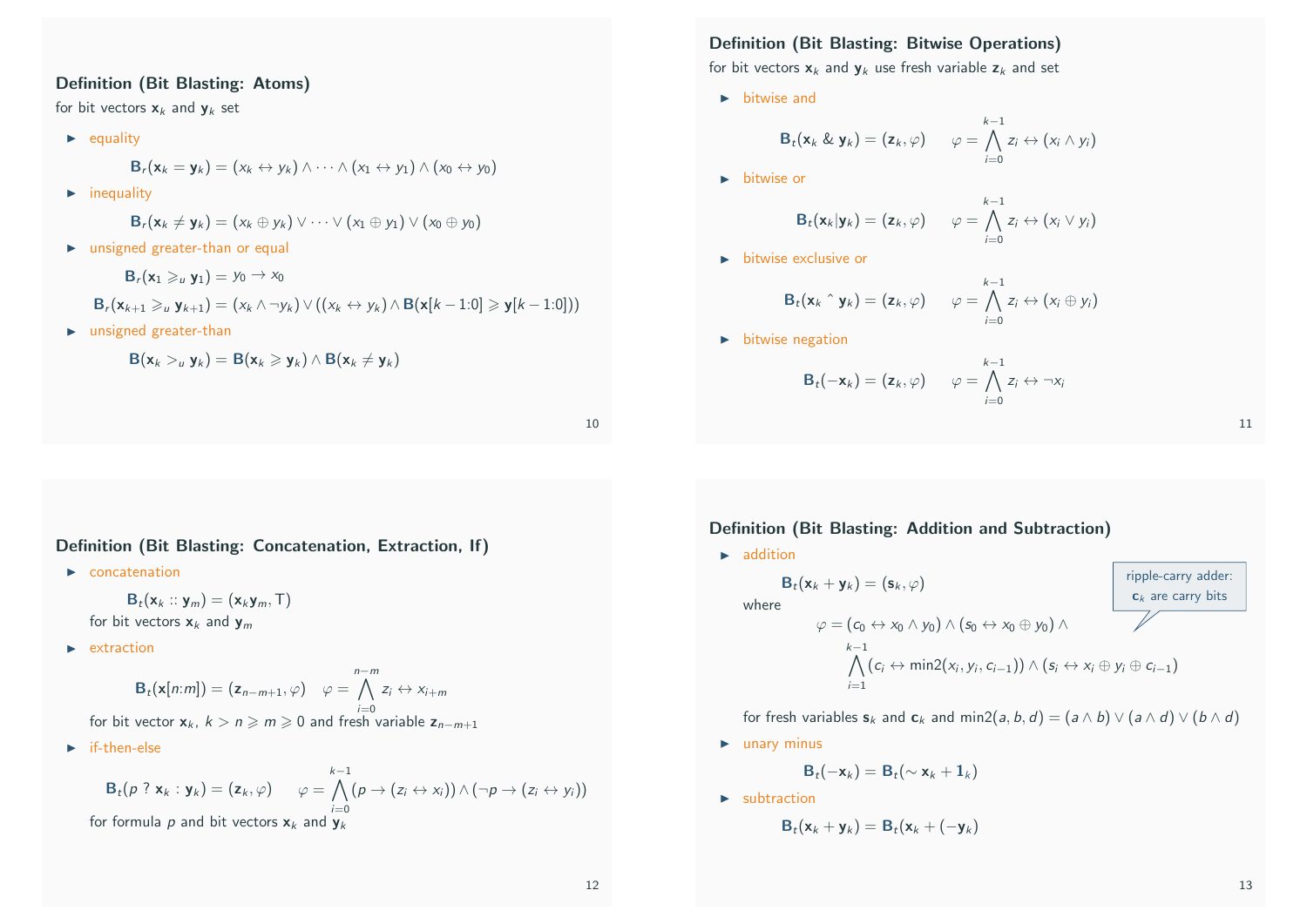### Definition (Bit Blasting: Multiplication and Division)

for bit vectors  $x_k$  and  $y_k$  set



 $\blacktriangleright$  unsigned division

$$
\mathbf{B}_t(\mathbf{x}_k \div_u \mathbf{y}_k) = (\mathbf{q}_k, \varphi)
$$

$$
\varphi = B(\mathbf{y}_k \neq \mathbf{0}_k \rightarrow (\mathbf{q}_k \times \mathbf{y}_k + \mathbf{r}_k = \mathbf{x}_k \wedge \mathbf{r}_k < \mathbf{y}_k \wedge \mathbf{q}_k < \mathbf{x}_k))
$$

for fresh variables  $q_k$  and  $r_k$ 

14

# Application: Verifying Compiler Optimizations (1)

### LLVM

- $\triangleright$  open-source umbrella project[: set o](https://rise4fun.com/Z3/JKuT8)f reusable toolchain components: libraries, assemblers, compilers, debuggers, ...
- $\triangleright$  compilation toolchain includes peephole optimizations in Instcombine pass



# Example (SMT-LIB 2 for BV)  $(a_4 + b_4 < u_1 b_4) \wedge (a_4 \neq 10_4) \wedge (a_4 \& b_4 = 8_4)$  is expressed as

(declare-const a (\_ BitVec 4)) (declare-const b (\_ BitVec 4)) (assert (bvult (bvadd a b) b))  $(\text{assert} (\text{not } (= a \# xa)))$  $(\text{assert } (= (\text{bvand a b}) \#b1000))$ (check-sat)

### BV in SMT-LIB 2

- $\triangleright$  ( BitVec k) is sort of bitvectors of length k
- $\blacktriangleright$  #xa is constant in hexadecimal
- $\blacktriangleright$  #b1000 is constant in binary
- $\blacktriangleright$  bvadd, bvsub, bvmul are arithmetic operations, bvudiv and bvsdiv are unsigned and signed division
- $\triangleright$  bvult and bvule are unsigned, bvslt and bvsle are signed  $\lt$  and  $\le$
- $\triangleright$  bvshl, bvlshr, bvashr are shifts
- $\triangleright$  bvand, bvor are bitwise logical operations

# Application: Verifying Compiler Optimizations (2)

#### Instcombine Pass

- $\triangleright$  over 1000 algebraic simplifications of expressions
	- $\triangleright$  transform multiplies with constant power-of-two argument into shifts
	- $\rightarrow$  bitwise operators with constant operands are always grouped so that shifts are performed first, then ors, then ands, then xors
	- $\blacktriangleright$  changing bitwidth of variables
	- $\blacktriangleright$  . . . .
- $\triangleright$  code is community maintained
- $\triangleright$  sometimes optimizations have errors—and compiler bugs are critical

### Example